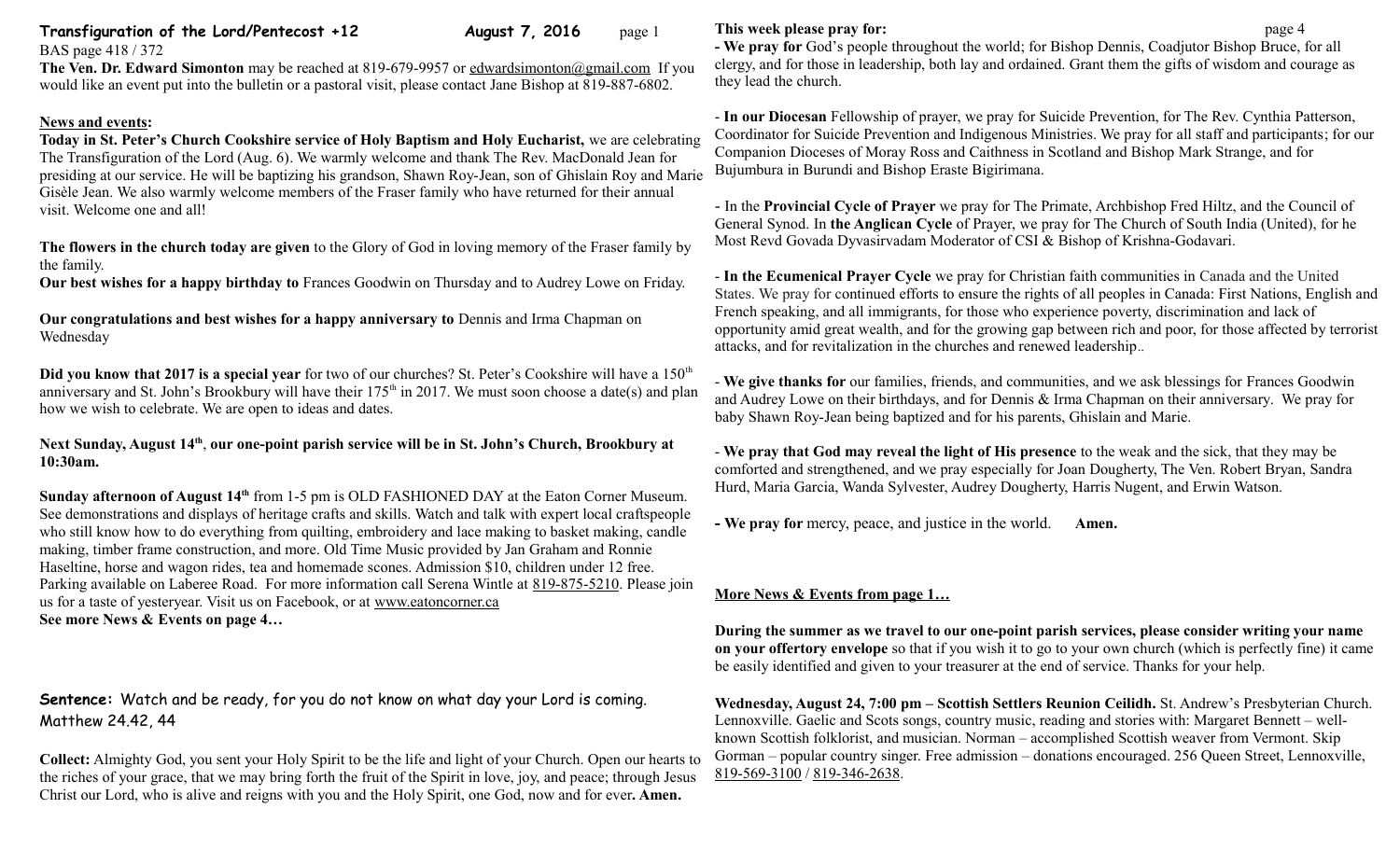**A Reading from the Book of Isaiah…**Let me sing for my beloved my love-song concerning his vineyard: My beloved had a vineyard on a very fertile hill.<sup>2</sup>He dug it and cleared it of stones, and planted it with choice vines; he built a watchtower in the midst of it, and hewed out a wine vat in it; he expected it to yield grapes, but it yielded wild grapes.<sup>3</sup>And now, inhabitants of Jerusalem and people of Judah, judge between me and my vineyard.<sup>4</sup>What more was there to do for my vineyard that I have not done in it? When I expected it to yield grapes, why did it yield wild grapes?<sup>5</sup>And now I will tell you what I will do to my vineyard. I will remove its hedge, and it shall be devoured; I will break down its wall, and it shall be trampled down.<sup>6</sup>I will make it a waste; it shall not be pruned or hoed, and it shall be overgrown with briers and thorns; I will also command the clouds that they rain no rain upon it.<sup>7</sup>For the vineyard of the Lord of hosts is the house of Israel, and the people of Judah are his pleasant planting; he expected justice, but saw bloodshed; righteousness, but heard a cry! *Isaiah 5:1-7* 

## **Psalm 80:1-2, 8-18 (**BAS page 812)

**A Reading from the Letter to the Hebrews…**<sup>29</sup>By faith the people passed through the Red Sea as if it were dry land, but when the Egyptians attempted to do so they were drowned.<sup>30</sup>By faith the walls of Jericho fell after they had been encircled for seven days.<sup>31</sup>By faith Rahab the prostitute did not perish with those who were disobedient, because she had received the spies in peace. <sup>32</sup>And what more should I say? For time would fail me to tell of Gideon, Barak, Samson, Jephthah, of David and Samuel and the prophets—<sup>33</sup>who through faith conquered kingdoms, administered justice, obtained promises, shut the mouths of lions,<sup>34</sup>quenched raging fire, escaped the edge of the sword, won strength out of weakness, became mighty in war, put foreign armies to flight.<sup>35</sup>Women received their dead by resurrection. Others were tortured, refusing to accept release, in order to obtain a better resurrection.<sup>36</sup>Others suffered mocking and flogging, and even chains and imprisonment.<sup>37</sup>They were stoned to death, they were sawn in two, they were killed by the sword; they went about in skins of sheep and goats, destitute, persecuted, tormented—<sup>38</sup>of whom the world was not worthy. They wandered in deserts and mountains, and in caves and holes in the ground.<sup>39</sup>Yet all these, though they were commended for their faith, did not receive what was promised,<sup>40</sup>since God had provided something better so that they would not, apart from us, be made perfect. 12Therefore, since we are surrounded by so great a cloud of witnesses, let us also lay aside every weight and the sin that clings so closely, and let us run with perseverance the race that is set before us, 2looking to Jesus the pioneer and perfecter of our faith, who for the sake of the joy that was set before him endured the cross, disregarding its shame, and has taken his seat at the right hand of the throne of God. *Hebrews 11:29-12:2*

**The Holy Gospel of our Lord Jesus Christ according to Luke…**Jesus said, <sup>49</sup>"I came to bring fire to the earth, and how I wish it were already kindled!<sup>50</sup>I have a baptism with which to be baptized, and what stress I am under until it is completed!<sup>51</sup>Do you think that I have come to bring peace to the earth? No, I tell you, but rather division!<sup>52</sup>From now on five in one household will be divided, three against two and two against three;<sup>53</sup>they will be divided: father against son and son against father, mother against daughter and daughter against mother, mother-in-law against her daughter-in-law and daughter-in-law against mother-in-law." <sup>54</sup>He "Can't you hear those bells calling you to church?" also said to the crowds, "When you see a cloud rising in the west, you immediately say, 'It is going to rain'; and so it happens.<sup>55</sup>And when you see the south wind blowing, you say, 'There will be scorching heat'; and it happens.<sup>56</sup>You hypocrites! You know how to interpret the appearance of earth and sky, but why do you not know how to interpret the present time? *Luke 12:49-56*

**Reflection:** Most of us have some type of blinders that keep us from seeing the real world around us. We may not want to admit it. We may prefer to think that we have our eyes wide open, that we have a realistic appraisal of life, and we are not hiding from any aspect of the truth. But, truth be told, we all have on some kind of blinders. We interpret the world around us through the lens of our own experience. It's incredibly difficult for those who have never had to wonder where our next meal is coming from to understand what it's like to live in poverty. What we don't understand, we prefer to ignore. The gospel forces us outside our comfort zones and makes us take off our blinders. Jesus says, "Do you think that I have come to bring peace to the earth? No, I tell you, but rather division!" When anyone has the nerve to look at the way things are and say, "this isn't right," it has an unavoidable effect: it divides people. Those who benefit from the status quo will fight tooth and nail to oppose anyone who tries to change things. And they will adamantly keep their blinders firmly in place to avoid having to see the reality of injustice. It seems to me that's the kind of division Jesus was talking about. He didn't retreat from the Gospel of peace; he just realized that the cost of peace is justice. And he warned his disciples that they would face opposition if they followed him in advocating that kind of peace. I think Jesus summed it up pretty well when he insisted that the people who gathered to hear him teach pay attention to more than just the weather. He insisted that they take their own blinders off so they could see that things were not the way God intended. I think that's at least a place for us to start. Whatever our background, whatever our place in life, Jesus challenges us all to take off our blinders and at least *see* the injustice, the poverty, and the suffering that is so prevalent all around us. – Alan Brehm

#### **Chuckles: To make it possible for everyone to attend church this Sunday, we are going to have a special "No Excuse Sunday":**

Cots will be placed in the foyer for those who say, "Sunday is my only day to sleep in." There will be a special section with lounge chairs for those who feel that our pews are too hard. Eye drops will be available for those with tired eyes from watching TV late Saturday night. We will have steel helmets for those who say, "The roof would cave in if I ever came to church." Blankets will be furnished for those who think the church is too cold, and fans for those who say it is too hot. Scorecards will be available for those who wish to list the hypocrites present. Relatives and friends will be in attendance for those who can't go to church and cook dinner, too. We will distribute "Stamp Out Stewardship" buttons for those that feel the church is always asking for money. One section will be devoted to trees and grass for those who like to seek God in nature. Doctors and nurses will be in attendance for those who plan to be sick on Sunday.

The sanctuary will be decorated with both Christmas poinsettias and Easter lilies for those who never have seen the church without them.

We will provide hearing aids for those who can't hear the preacher and cotton wool for those who think he's too loud!

**A minister was walking to church one morning** when he passed one of his members working in his garden. "Can't you hear those bells calling you to church?" asked the minister.

"Eh, what's that?" said the member.

"I'm afraid you'll have to speak a little louder!" said the member.

"CAN'T YOU HEAR THOSE BELLS CALLING YOU TO CHURCH?!" shouted the minister. "I'm sorry," said the member, "I can't hear you because of those darned BELLS!"